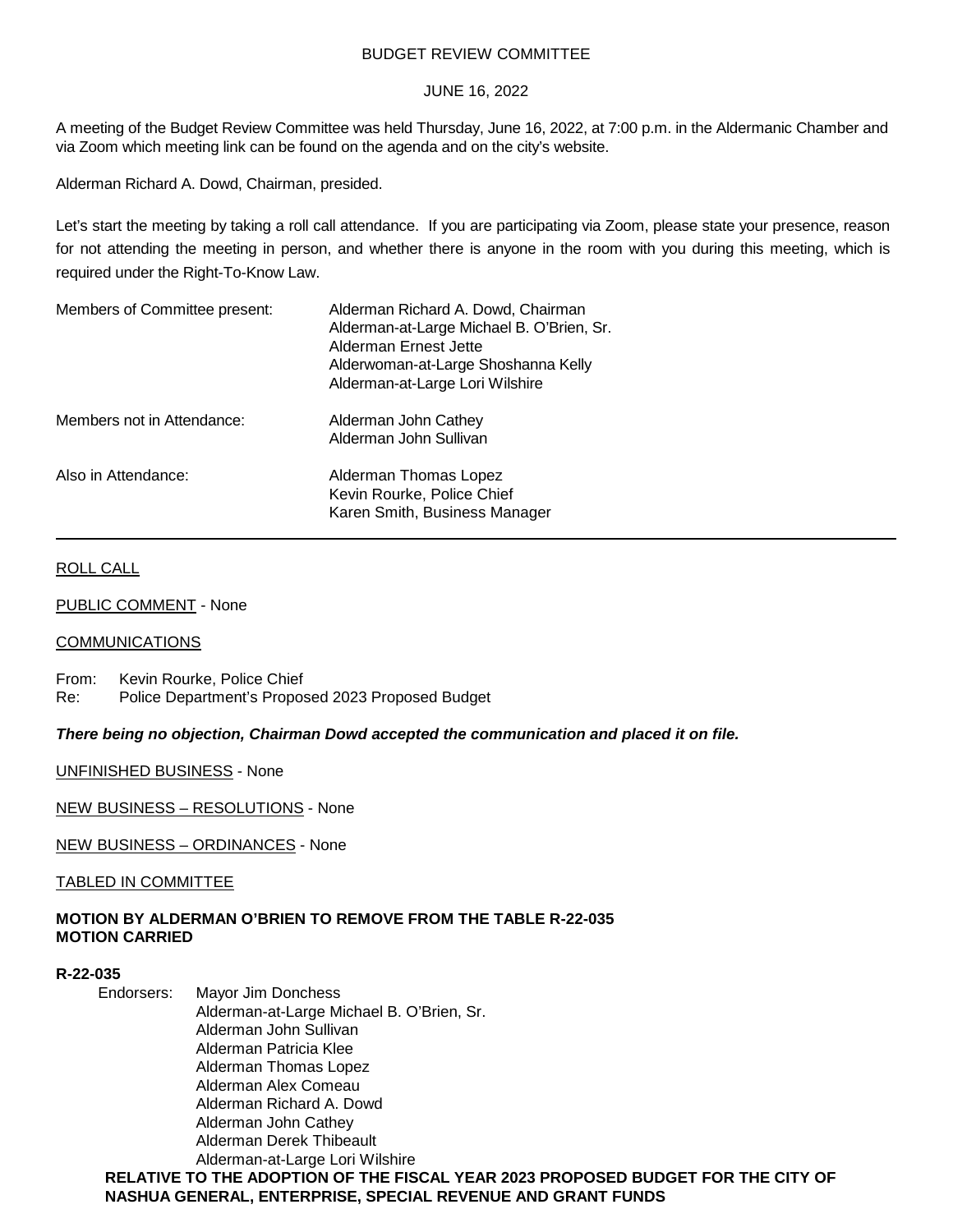# DEPARTMENTAL REVIEWS OF THE PROPOSED FY23 BUDGET FOR THE CITY OF NASHUA

| Dept. $#$ |                          | Revenue  | <b>Appropriations</b> |
|-----------|--------------------------|----------|-----------------------|
|           | <b>Public Safety</b>     |          |                       |
| 150       | <b>Police Department</b> | 35 & 239 | 116                   |

#### Chairman Dowd

This evening we're going to be having our second to the last review of Divisions and Departments which is tonight is public safety, Department number 150 - Police Department. Revenue is on page 35 and 239. Appropriations are on page 116. With those that wish to present to us this evening, come up and introduce yourselves. When you speak when questions are asked and things, then please restate your name for the record so that transcriptionists can know whose speaking.

## Alderman O'Brien

Also gentlemen to these are directional microphones. So make sure they're close pretty much in front of you and if you turn. So just that.

#### Chairman Dowd

All right. So would you like to give an overview Chief?

#### Kevin Rourke, Police Chief

Sure. Chief Kevin Rourke, Nashua Police. Good evening and thank you for taking time and meeting with us. I'd like to thank the Police Commissioners and our Business Manager Karen Smith for all their hard work in preparing this budget. Tonight we present to you the FY2023 initial department requested budget of a 3.5 increase over FY2022. However, considering the uncontrolled current and projected price of electricity and gasoline contributed to .8% of the increase, we have removed the utilities from the formula to calculate a realistic raise of 2.7% for analysis purposes.

In summary, the increase is attributed to necessary positions which I'll list in one moment, previously negotiated and approved union contracts, unaffiliated agreements, in grade promotions, reduction of \$140,000 for attrition, recommended utility and gasoline prices, computer replacement schedule increases, hardware software maintenance schedule increase, broadband increase, our replacement body armor schedule increase which that is funded 50% usually by a State grant and 50% by us, educational assistance, training increase, and a federal per diem rate. The 3.5% increase is \$834,540 plus the Mayor proposed a budget includes changes of \$295,061 for the second year of a sixth annual payments for the police body cameras. Also the NPD bottom line budget reduction of \$50,000 which brings the total to \$1,079,601, which comes up to a 4.6 increase over FY2022.

The budget also includes the four new positions which I spoke about earlier that we would like. The first one is an attorney, which comes up to \$92,500. We currently have two and a half attorneys at the Police Department. We do also utilize our Captain, Lieutenant, Sergeant, and a few officers in the Legal Bureau to help out with the caseload. We currently have a caseload of over 1,800 cases. The caseload is overwhelming and adding another attorney is long overdue. Just for some comparison, Manchester PD has almost similar caseload that we have and they have nine attorneys that work in the City Solicitor's Office. So we feel that this position is long overdue and much needed.

The second position is a body camera specialist which we've had the cameras now for that we went live in November. We need someone to man that full time. Right now we are barring another civilian from another position in the building. We need to make this, in our opinion, a full time position and a position that we need. In speaking to other departments around the country, some departments our size have two people if not more full time working this body worn camera project. So it is highly intense and very involved.

The third position is a Records Technician I which is \$39,452. It's for additional staff needed for training and retirement plan. Two of our senior civilians that work in the Records Management Division are retiring by the end of the year. So we wanted to get someone in there, and train them, and get them up to speed which is very important for our department to move forward.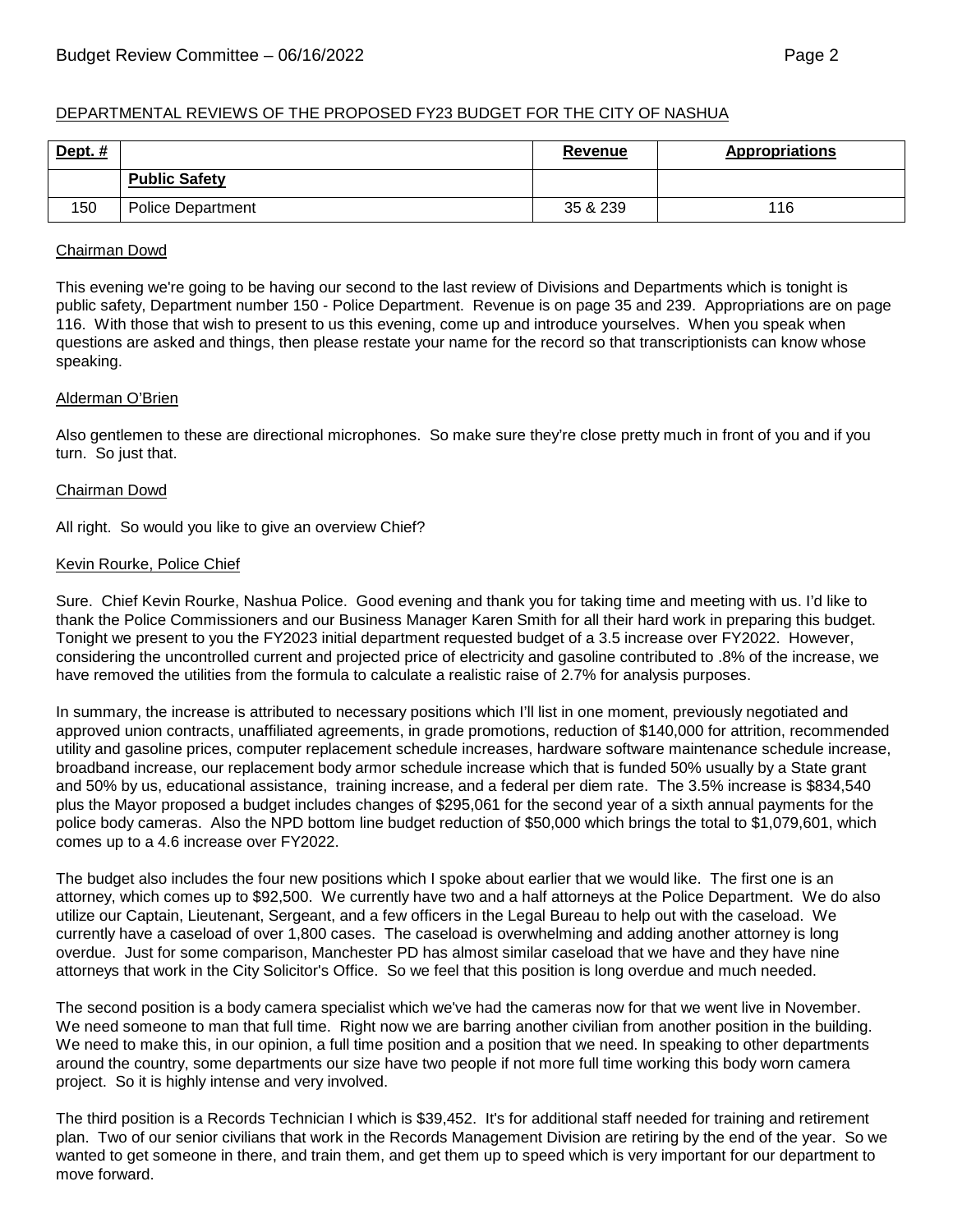# Budget Review Committee – 06/16/2022 Page 3

The fourth position is a part time recruiter. You guys are all aware of the problem around the country. Currently, we're down anywhere from 10 to 12 people right now. We just hired eight people. So we were down 18. We're thinking outside the box - instead of doing the bonuses and what you see around the country, we decided that we wanted to go to part time recruiter - a civilian, possibly a former police officer that knows the way we work and to get them out in the community, get them out into colleges, and have them out there recruiting full time so our two recruiters can stay in the building and do backgrounds and test at a more rapid rate than we can right now. So that would be very beneficial for our Police Department moving forward. Again, that's \$34,991.

We also requested to replenish the Overtime Expendable Trust fund in the amount of \$100,000. It has been requested through the budget. The ETF account is crucial to the funding of investigative overtime. As you know, recently we've had three major cases in the city. We recently had a homicide on Marshall Street, a shooting at a downtown bar, and recently an individual shot off an AK 47 in a neighborhood which hit two houses and thank God no one was hurt. Investigations like that take up a lot of resources, a lot of time. We were very fortunate in these three cases where the suspect was apprehended immediately in a short time. Very fortunate and a lot of resources are developed out there to these investigations and a lot of manpower. So that's why we have the actual trust fund.

With this funding set aside the significant occurrences, the NPD overtime budget can be managed for daily operations. With that overview, with that being said, we are here. Our Finance Manager Karen Smith is on Zoom. We're here to answer any questions you may have on any light items or anything that I've said.

# Chairman Dowd

Would you like to introduce your Assistant Chief?

# Kevin Rourke, Police Chief

The Deputy Chief Joe Fay is right beside me and he can answer any questions also.

# Alderman O'Brien

Mr. Chairman if I may. Just a little housekeeping by the Clerk, I'd like to welcome Alderman Lopez who has joined us.

## Chairman Dowd

Okay. Questions the Police Department budget?

## Alderman Lopez

Just regarding the expendable trust for overtime budgeting, like typical expendable trust fund that that doesn't get expended than it is returned to the city budget?

## Karen Smith, Business Manager

No that is a revolving account and the funding would stay in the account.

#### Alderman Lopez

Okay. So my understanding then is that if we put the money in there, then we can pay officers to do the investigations, and get convictions, and intervention but if they don't need it, then…

## Chairman Dowd

It is much like the one for snow removal. If we don't have a big year of snow, it stays in there for the years that we get swamped with snow. So this is a continually usable until it runs low then we have to replenish it.

## Alderman Lopez

Well just as a follow up to your analogy though, is it low?

## Kevin Rourke, Police Chief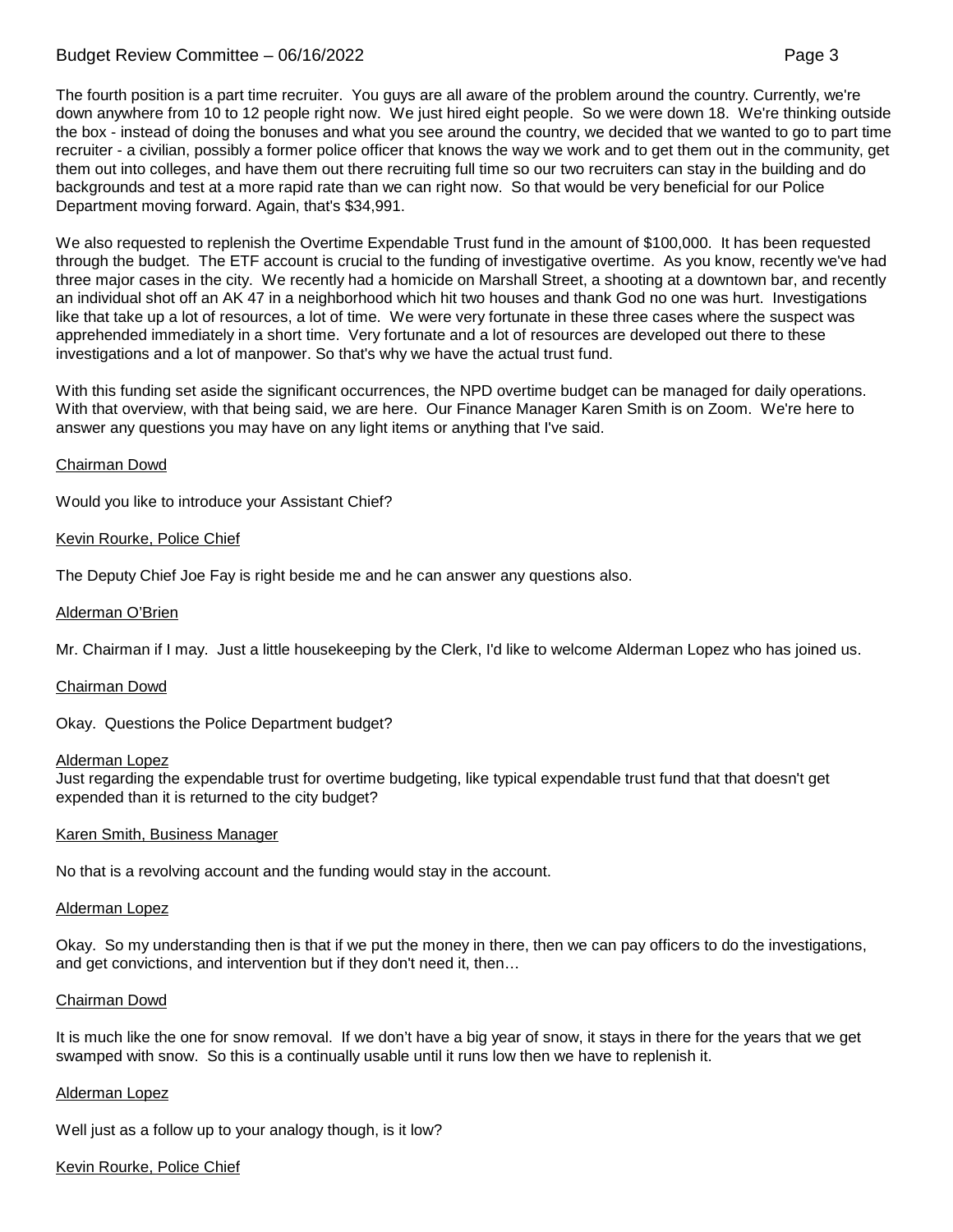# Budget Review Committee – 06/16/2022 **Page 4** Page 4

Right now it's low. Yeah.

# Alderman Lopez

Okay.

# Kevin Rourke, Police Chief

Karen if I'm not wrong, we're at zero, right?

# Karen Smith, Business Manager

Correct. Karen Smith. There's maybe \$100 in there. We expended in July or August \$70,000 of \$100,000 funded account. So depending on the year and the situation, it goes pretty quick. So here we are in June and we're having activity and were not able to use the Expendable Trust Fund for a homicide investigation. We're using regular budget operational overtime account to fund. Fortunately as the Chief mentioned, the June activity was relatively quickly solved and the cost factor was \$22,000 for one week. Significant but not as significant as the July activity.

# Chairman Dowd

Ms. Smith I believe the mayor put \$100,000 in the budget to be put into that expendable trust?

# Karen Smith, Business Manager

That is correct. I t has been funded for the FY23 In the current proposed budget.

# Chairman Dowd

Just want to make that clear for everyone so thinking we're not leaving you hanging out.

## Alderman O'Brien

Thank you, Mr. Chairman. Chief I see that you want to put an additional position in which is somebody with the body cameras. For somebody that doesn't really know, this is actually part of a legal recording that could be used in court. Its protection both for the officer and for the person that's interacting with the Police Department. As a camera would do, give you real time footage of how you know the situation is. So to me, it's kind of but would you like to just expand on that why having this person to have these cameras fully operational as opposed to a safety issue, a legal issue, and assists within the court system?

## Kevin Rourke, Police Chief

Yes there's a there's a lot to it. Just one case that we had, we have a Right to Know Request. It's not even speaking of the court cases but there's a lot of redaction. So you'd have to watch this thing second by second and there's State laws and provisions that we have to redact certain things from it. So someone has to manually watch the video to redact the footage. So it takes a lot of time and you have to be pretty proficient at it.

Chairman Dowd

All the positions you mentioned are all in this budget?

Kevin Rourke, Police Chief

Yes they are.

Alderman O'Brien

And one other follow up?

Chairman Dowd

Yes.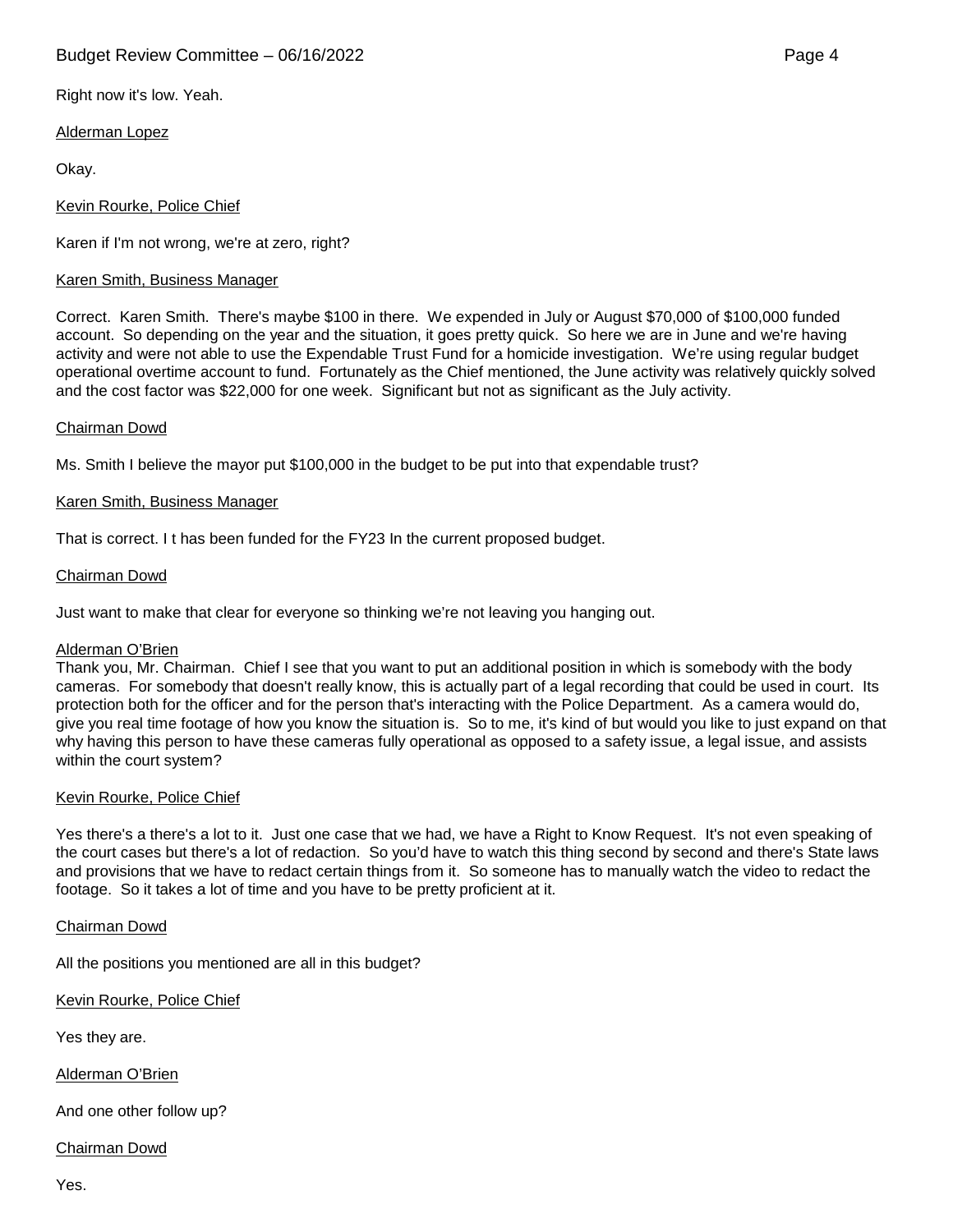## Alderman O'Brien

Coming and talking to my friends, my former colleagues there in the Fire Department, they're having the same problem. Do you anticipate having somebody reaching out? Do you think I will really make an impact in recruitment because I know it's a Phenom? When I got on the Fire Department, I took the test with several hundred people. That's not happening today unfortunately.

# Kevin Rourke, Police Chief

No we just recently had a test last Saturday and we had 50 people sign up and 21 showed up for the test. So the recruiting is very hard at this time. I will say we're not lowering our standards. We have the same standards that we had when I got hired and all the way through. So we are not lowering our standard just because we're having a problem. We're going to hire and recruit the right person. The best person.

## Chairman Dowd

Other questions of the Police Department?

## Alderman Jette

Thank you. So Chief can you - I'm reading your letter and could you help me? Could you make it clear to me what the difference is between what the Mayor has proposed and what you're requesting? I'm not sure but I think your letter says that what the Mayor is proposing would require, in your words, "require an unmanageable reduction to the police budget for existing services and personnel". Am I understanding that correctly and could you explain that?

# Kevin Rourke, Police Chief

What part is that, Sir?

Alderman Jette

It's your letter in paragraph 1, 2, 3 - the third paragraph.

## Karen Smith, Business Manager

Chairman, can I assist?

## Chairman Dowd

If you want to speak, yes, go ahead.

## Karen Smith, Business Manager

Yes. Karen Smith. If I could read the letter. It says that the 1.4% represents a \$329,584 increase which would require an unmanageable reduction to the police budget for existing services and personnel. That would be an unmanageable amount. So the amount that was initially asked of us would it be unmanageable. The amount that the Mayor has proposed with a \$50,000 reduction, I'll defer to the Chief to speak to.

## Kevin Rourke, Police Chief

The \$50,000 reduction was his request.

## Alderman Jette

So Miss Smith so when you say that the 1.4% represents a \$329,584 increase which would require an unmanageable reduction to the police budget for existing services and personnel. So I understand that would be unmanageable so what is manageable? What do you what are you asking for that's different?

## Karen Smith, Business Manager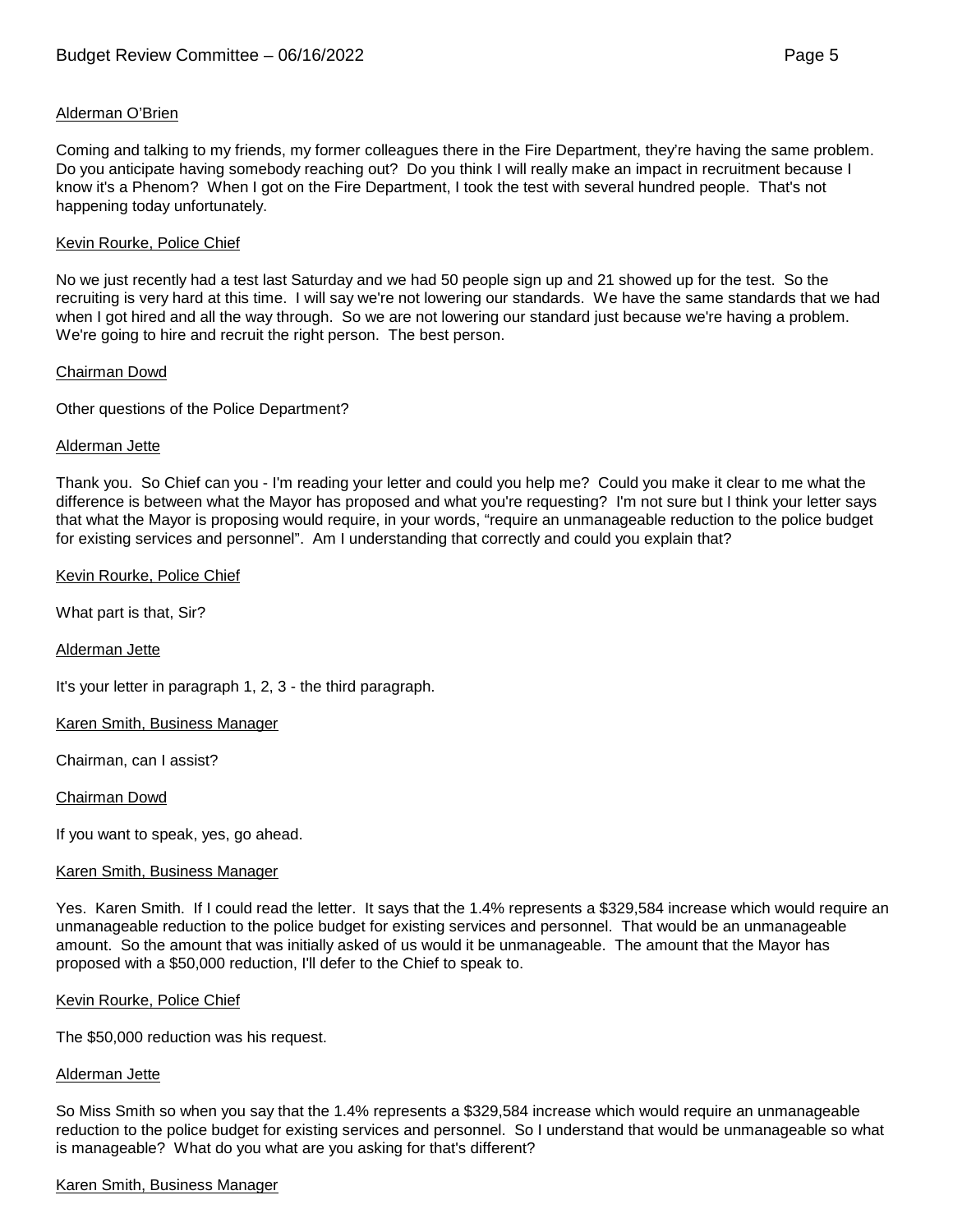# 1.4% is not manageable. 4.6% is manageable.

## Chairman Dowd

And that's what the Mayor has authorized?

Karen Smith, Business Manager

Yes.

#### Alderman Jette

Okay so the Mayor agrees with you I guess and he's increased it to 4.6% but he's asking after doing that, he's asking that it be reduced by \$50,000? Am I understanding that?

#### Karen Smith, Business Manager

Yes, that is correct. So he did put in the funding for the \$295,061 for the body armor and then he recommended a \$50,000 reduction - bottom line reduction. Along with the \$140,000 that I had already reduced for attrition, the Chief has discussed it and we've agreed that we can manage that.

#### Alderman Jette

Okay so just to be clear - I'm sorry. It's so difficult for me to get this. So what the Mayor is proposing, including the \$50,000 reduction from the bottom line, is okay with you. You can live with that you're saying?

#### Kevin Rourke, Police Chief

Yes.

## Karen Smith, Business Manager

Correct.

Alderman Jette

Okay. Thank you.

## Alderwoman Kelly

Thank you. And Alderman O'Brien started asking the question I had. It was around the body cameras. I was supportive of putting that through and I remember when we passed it that last year, there was a lot of talk about making sure that they're supported, and that they're ready to go, that there aren't issues, and the contract at that time had tech support. So I'm just wondering had you planned on adding someone or has it as you've been working through how these work realizing that you really need a person making sure these are ready to go?

## Kevin Rourke, Police Chief

Yes so good question. Last year around this time was it right around the budget time? So when we started exploring the body worn cameras, we then realized we needed someone to man this full time because once we dove into this thing, we realized that we needed someone full time. Someone that's kind of an expert and understands the whole thing with the redaction, getting the supplies. Batteries run out after a couple of months. The watches - the battery on those run out. The cameras - they're switching them. So you need someone full time for the supply, the redaction, and just the updates. There's a lot to the whole program and at that time, it was just at the time last year when we went to the budget and I actually spoke to the Mayor and said is there any way we can get someone full time. It was literally I think it was the day before they were passing the final budget. So we decided to take someone internally and move them over to this position and they've been doing it since we got the cameras but we didn't know at that point we were going to need someone full time. We're kind of late to the table to put in for it.

#### Alderwoman Kelly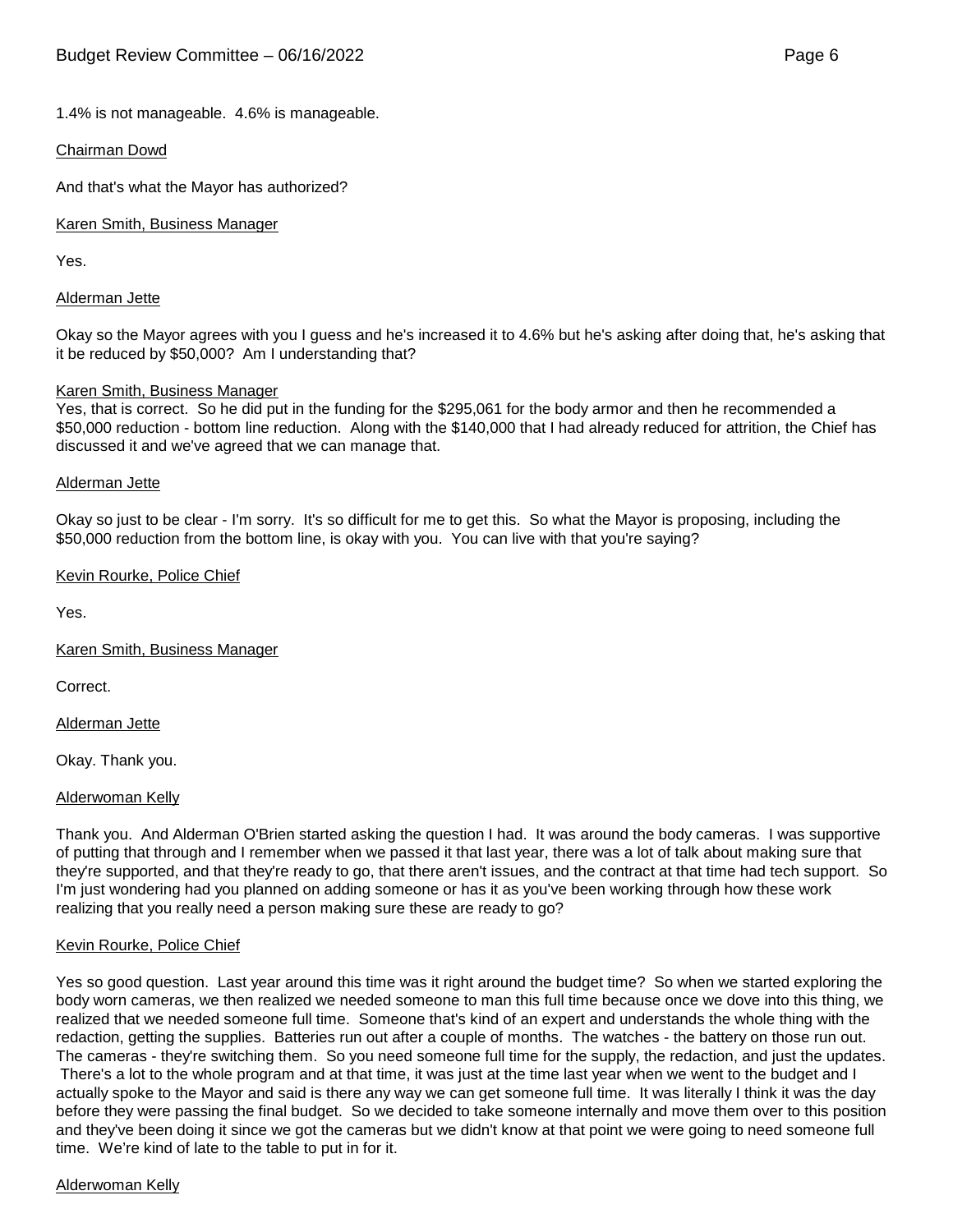# If I could follow up?

# Chairman Dowd

Okay I was just gonna say as your liaison understands also sophisticated software involved with these cameras, it needs somebody to watch over it as well.

## Kevin Rourke, Police Chief

Yes.

Alderwoman Kelly

So you had said that a department of this size would often times have two. Is one enough?

# Kevin Rourke, Police Chief

Yes. Bill Pease our Accreditation Manager was doing an assessment last year with a Police Department just outside of Chicago. I actually sat in on the part where he was questioning about the body worn cameras. They were actually a smaller department than us and they had two full time people working it. So right now, we would have one full time people but we also have a couple other people in the building that kind of pitch in and help out that we gave a little bit more training to. They're pitching in and helping out. We're managing fine and one person we think right now is sufficient.

Alderwoman Kelly

Okay, thank you.

Chairman Dowd

Other questions?

Alderman Jette

Thank you. So before COVID, you know, I noticed that there was a pretty good police presence in - especially the bicycle police. I've heard - with COVID I've been at home with everyone else so I haven't really noticed but I've heard people complain like, for example, I've had complaints about Mine Falls Park. There was a perception - I don't know if it's true or not - but there was a perception that there wasn't much of a police presence. People were complaining about not seeing police as much. The leash law for dogs not being enforced. Different complaints of that nature. So from your point of view, do you feel that you're able to cover places like Mine Falls Park or downtown? Is the bicycle group back up and running or back and pedaling I should say?

## Kevin Rourke, Police Chief

Yes. We just started - Deputy Fay runs the Uniform Division and we actually have two people out on Main Street. We have set our Sector 1, which is right across from Dunkin Donuts there. The little shack there. We have an officer there on first shift and second shift. They are on the bike so they're going through Mine Falls. They're on Main Street. We also just added for summer hours a Sector 3 which is on Main Street. So we have two offices out there up and down Main Street during the summer hours first and second shift. So we have increased it.

## Alderman Jette

Well that's good to hear. The other thing that people complain to me about is the noise emanating from motorcycles and people playing music from their cars. You know it kind of reverberates in the canyon of Main Street. I think there was a time - I don't know if it was last year or the year before where you were able to put a special patrol out there to try to teach people not to do that. To be more mindful of the ordinance against loud noises. Where does that stand? Are you able to do that again?

## Kevin Rourke, Police Chief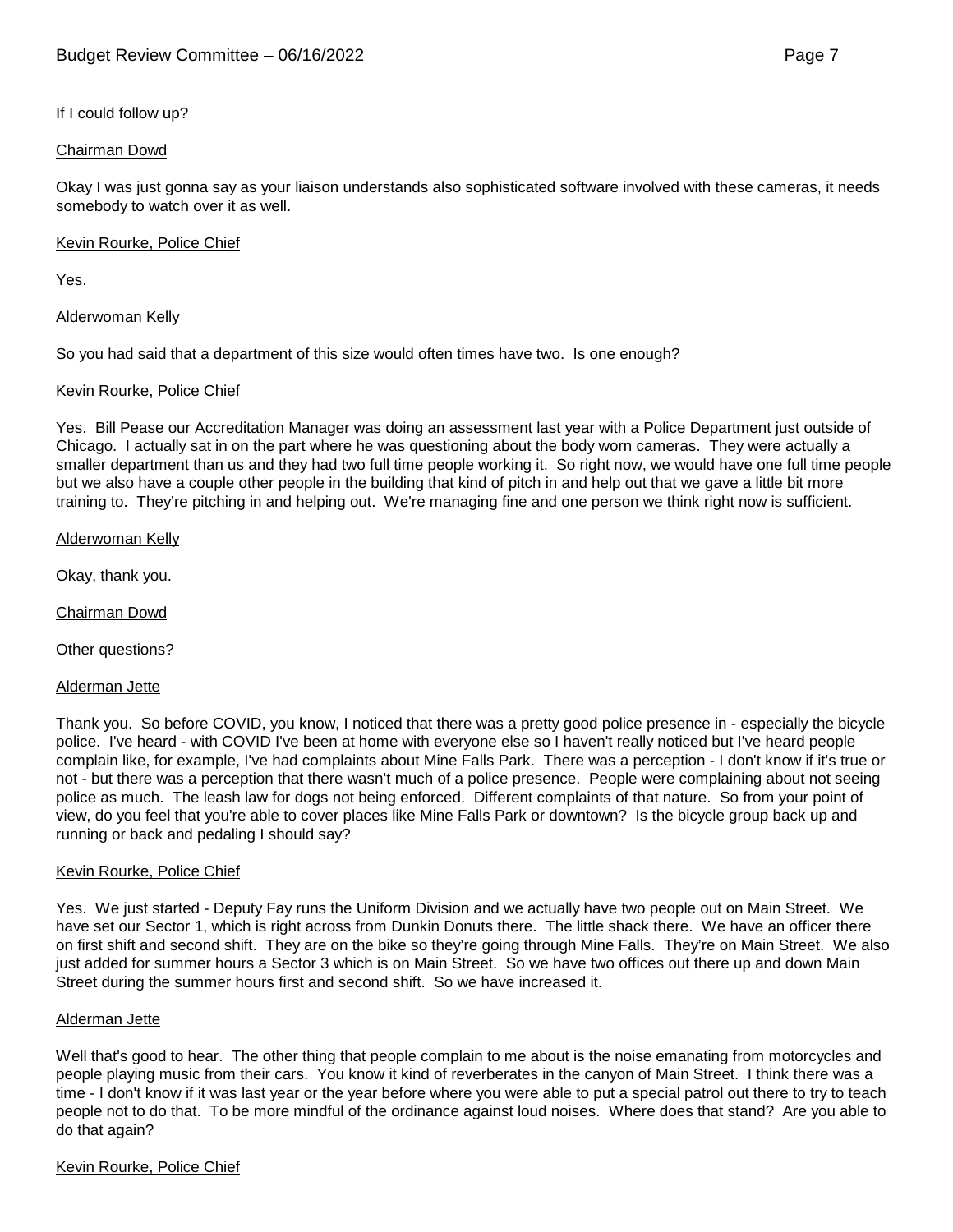# Budget Review Committee – 06/16/2022 Page 8

So if you walk out on Main Street right now, you're probably gonna see six to eight officers enforcing those laws right now. So once a week, we will put our POP Unit and our Traffic Unit out there. We try to hit it early in the season with heavy enforcement to get the message out there. So for the past several weeks, we've put six or eight officers out there. If you go out there tonight, there's six or eight officers out there. Like I said, we've increased patrols. We've added the Sector 3, which is a sector on Main Street and try to deter the loud music because the last thing we want is to hear complaints that people are out to dinner, a nice dinner at one of the restaurants sitting outside and hear the motorcycles go by and the loud stereos. So we have been out there the last several weeks enforcing it and they're out there right now.

## Alderman Jette

Good. That's good to hear. Thank you.

#### Alderman Wilshire

I don't have a question on your budget but I was out there at 5 o'clock and I saw at least two officers. So thank you for that.

#### Kevin Rourke, Police Chief

Our POP Unit is out there, along with that Traffic Unit, and probably a Supervisor or two. So there's plenty of them out there tonight. Like I said, we try to get out there early to get the message out.

#### Alderman Wilshire

They're on bikes so that's good. Thank you.

#### Alderman Lopez

Just out of curiosity, is the audio on the body cams good to pick up like when a car is going by because I know it's a little hard to be like, hey stop that when they're like driving by but, you know, being able to tell exactly how audible the sound is and being able to get the plate number I feel like…

#### Kevin Rourke, Police Chief

It's pretty sensitive. So if the camera is on if someone's just standing there, they're not gonna have their camera on. But if they put the camera on, you'd probably hear it. It's pretty sensitive and the quality is very, very good.

#### Alderman Lopez

Just wanted to know the capability. Thanks.

## Alderman O'Brien

Yeah to Alderman Jette, I served 11 years on the State Transportation Committee. We wrote many laws regarding noise and it comes down to what is noise. I think in the example of Hampton Beach, I know they do have - they're able to pull over motorcycles and to test. It's a never ending battle between the biker clan. They want to have stronger pipes because they feel that that's a defensive mechanism that they won't get, you know, sideswiped on the highway. But unfortunately, it is noise. They're not speced by the manufacturer. Its aftermarket pieces and they're not supposed to get an inspection sticker. So also equal to blame is the inspection people. They should recertify these bikes by the law that if they come in with aftermarket pipes, they should not receive, you know, an inspection sticker.

But what I really want to comment if I may, Mr. Chairman, in my meanderings of Main Street. Chief to going back, you didn't make a promise to us when we were hearing on the barriers. You said that there was going to be more police to assist in everything else like that. Well can you imagine my pleasure to see an officer walking the beat down on Main Street. He stopped within the avenue that I hang out - Castro's Cigars and talked to the gentleman there and continued on his way. I'll tell you, that to me is the ultimate form of community policeman - to engage, meet the business owners, the citizens, and stuff like that. So I thank you for working with us - the Infrastructure Committee on the barriers and everything and holding your word that to keep a presence on Main Street. It has from what I've seen made a difference and I thank you for that.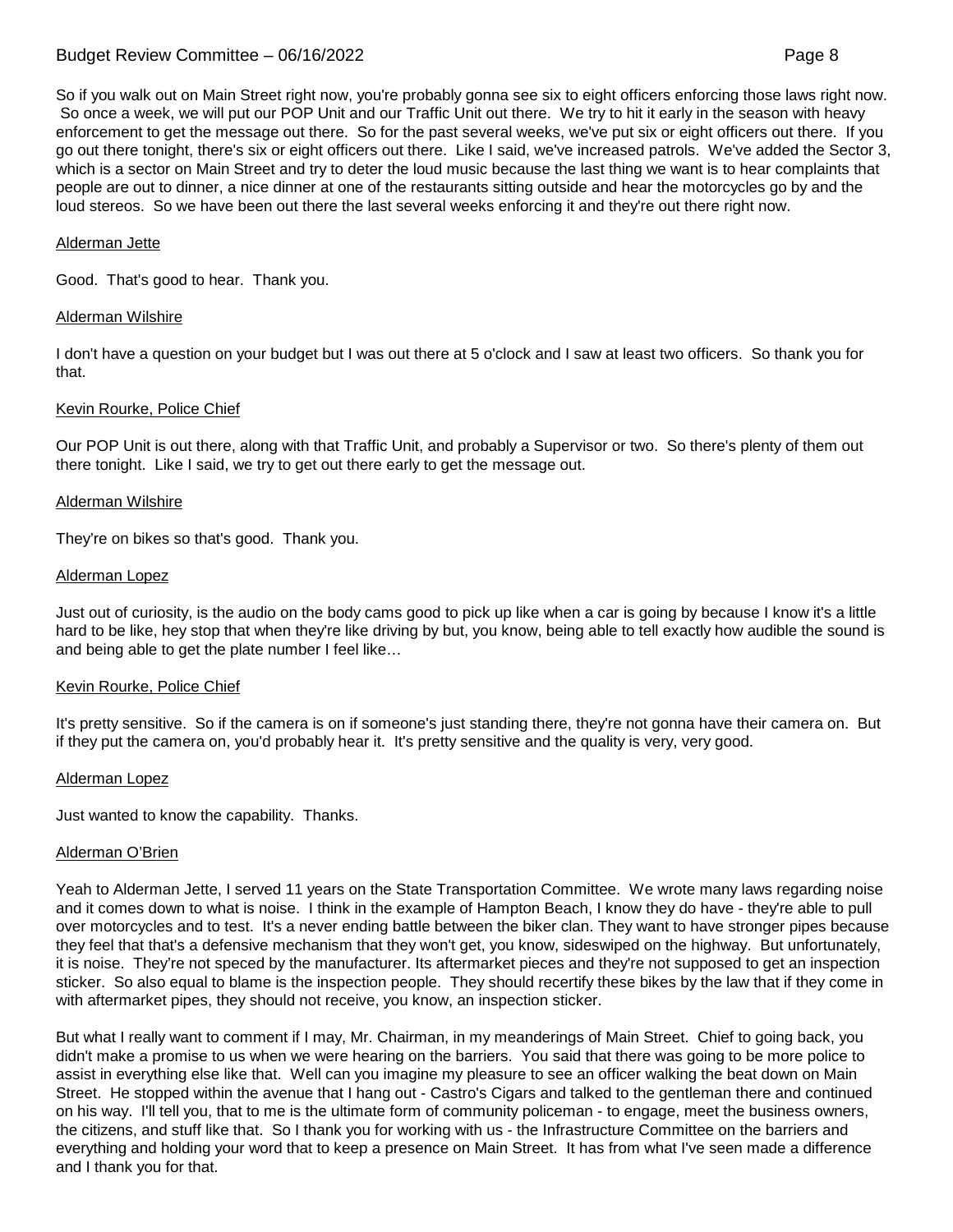## Kevin Rourke, Police Chief

Thank you. Yeah, we've received a lot of positive feedback so far. So it's good to hear.

#### Chairman Dowd

Any other questions? Just a couple things. Are you satisfied with your CERF requests? I think you have two motorcycles and correct me if I'm wrong, six cruisers in CERF?

Kevin Rourke, Police Chief

Yes, that sounds…

Chairman Dowd

So do you have the motorcycles out being used now?

Kevin Rourke, Police Chief

I don't think they've come in yet.

#### Joseph Fay, Deputy Police Chief

The ones that are going to be appropriated for the next fiscal year, they'll probably take about eight to ten months to show up. That's the pattern we've been seeing recently. The motorcycles that we currently have in inventory have only been used for the most part for like parade and memorial type events so far. Most of our traffic enforcement efforts just for it that wasn't clear. In the Chief's message a few minutes ago with the return of traffic patterns coming out of COVID with a return of traffic patterns kind of returning to normal, the traffic complaints and traffic issues related to speeding motor vehicles, disorderly motor vehicles have also increased. So as a result of that, we did reallocate some personnel to reconstitute our Traffic Enforcement Unit. So that's another unit - a two person unit - that you will also see out on the Main Street area, specifically dealing with the issues that you mentioned in regards to rapid acceleration of motorcycles, screeching tires, and so forth. So instead of using the usually the State law on that one, we are fortunate enough to actually have the Board of Aldermen and the city pass an ordinance about 10 - 15 years ago. I believe maybe Alderwoman Wilshire worked on that one for us that address that specific activity in particular with the motorcycles during the rapid acceleration, and blowing out everybody's eardrums, and whatnot. So it's been a very effective tool for us. It fills in the gaps where the State Statutes were not allowing for that. So we are hitting it on all angles. Foot patrols with the mountain bikes because they're a little bit more mobile and then also with the Traffic Enforcement Unit.

#### Chairman Dowd

Has there been any further activity with Officer Graziano memorial?

#### Joseph Fay, Deputy Police Chief

A letter was sent to the Ward Alderman the last I checked in on that. That effort to rename that traffic circle or name that traffic circle is still in progress.

## Chairman Dowd

Okay. I thought the last thing we had was to reach out to Rivier College since they maintain that but the Mayor and everybody was in favor of doing that. So anything we can do to help.

## Joseph Fay, Deputy Police Chief

Thank you.

Chairman Dowd

Any other questions?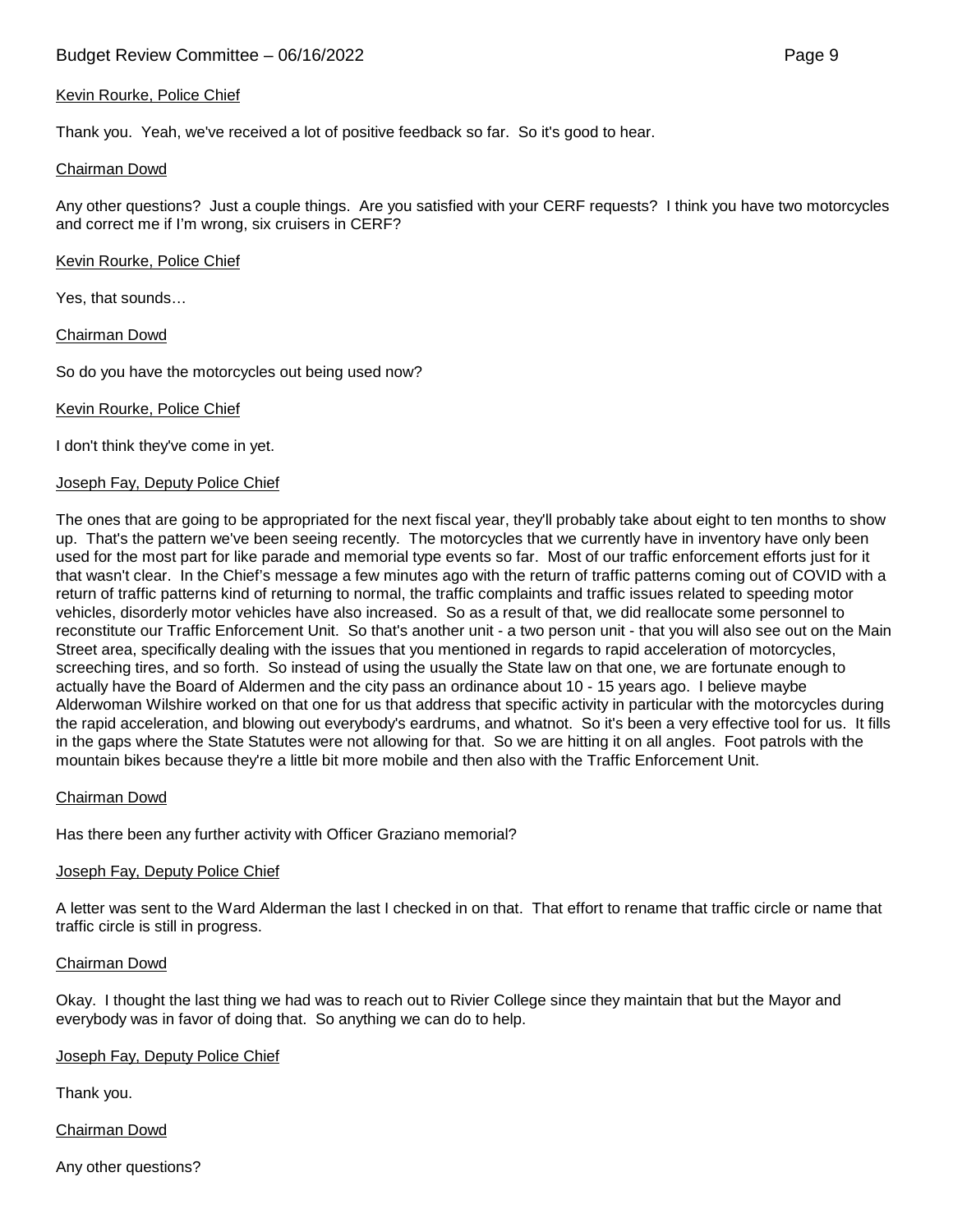# Alderman Jette

Since you brought up CERF, Alderwoman Kelly and I just came from an Environment and Energy Committee meeting. So she's probably thinking it and although she hasn't said it yet, but when you're looking at buying vehicles in the future are you considering electric vehicles?

## Kevin Rourke, Police Chief

We have the hybrid vehicles coming next year.

# Alderman Jette

Hybrid not all electric?

Kevin Rourke, Police Chief

No, just the hybrid vehicles.

# Alderwoman Kelly

If I could take his follow on. For the hybrid vehicles, are you looking at replacing anything that comes through the fleet or is it just certain ones that you're looking at?

# Kevin Rourke, Police Chief

Just the ones that are on the schedule.

# Alderwoman Kelly

So any police cruiser that comes through, you'll make it hybrid?

## Kevin Rourke, Police Chief

Yes.

## Alderwoman Kelly

Okay. I didn't know if it was like, we're only doing the patrol or the SWAT. I don't know if they make a SWAT that's hybrid yet. Okay. Good. Thank you.

## Joseph Fay, Deputy Police Chief

So the marked vehicles will be hybrid. All of our newest marked vehicles or replacement marked vehicles that are being ordered in the upcoming fiscal year will be the hybrid vehicles as well as the unmarked vehicles. In terms of going straight electric, I just don't know that the technology is quite there yet for a public safety vehicle at least in the manner that we use them in a sense that we just have to keep in mind that we use them 24 hours a day. So there are those issues with the cars being down for recharging and whatnot. So we may have to watch and wait a little bit longer in regard to that and see how maybe other agencies that are delving into those waters make out so that we don't end up having to order, you know, three times our fleet right now and rotating out vehicles because of that downtime that's required for charging.

## Alderwoman Kelly

Yeah, just a comment. And this is something that I said we were talking about CERF before too is I think we have to think about what does that infrastructure look like when you get there, right? Because you're gonna have to physically plug in these cars and someone's gonna have to swap out. So just something that I'm continually talking about is like, alright, well we're gonna get the cars eventually. It's probably going to go there but then what's the infrastructure that's got to go along with it? The garage is gonna look a lot different.

# Chairman Dowd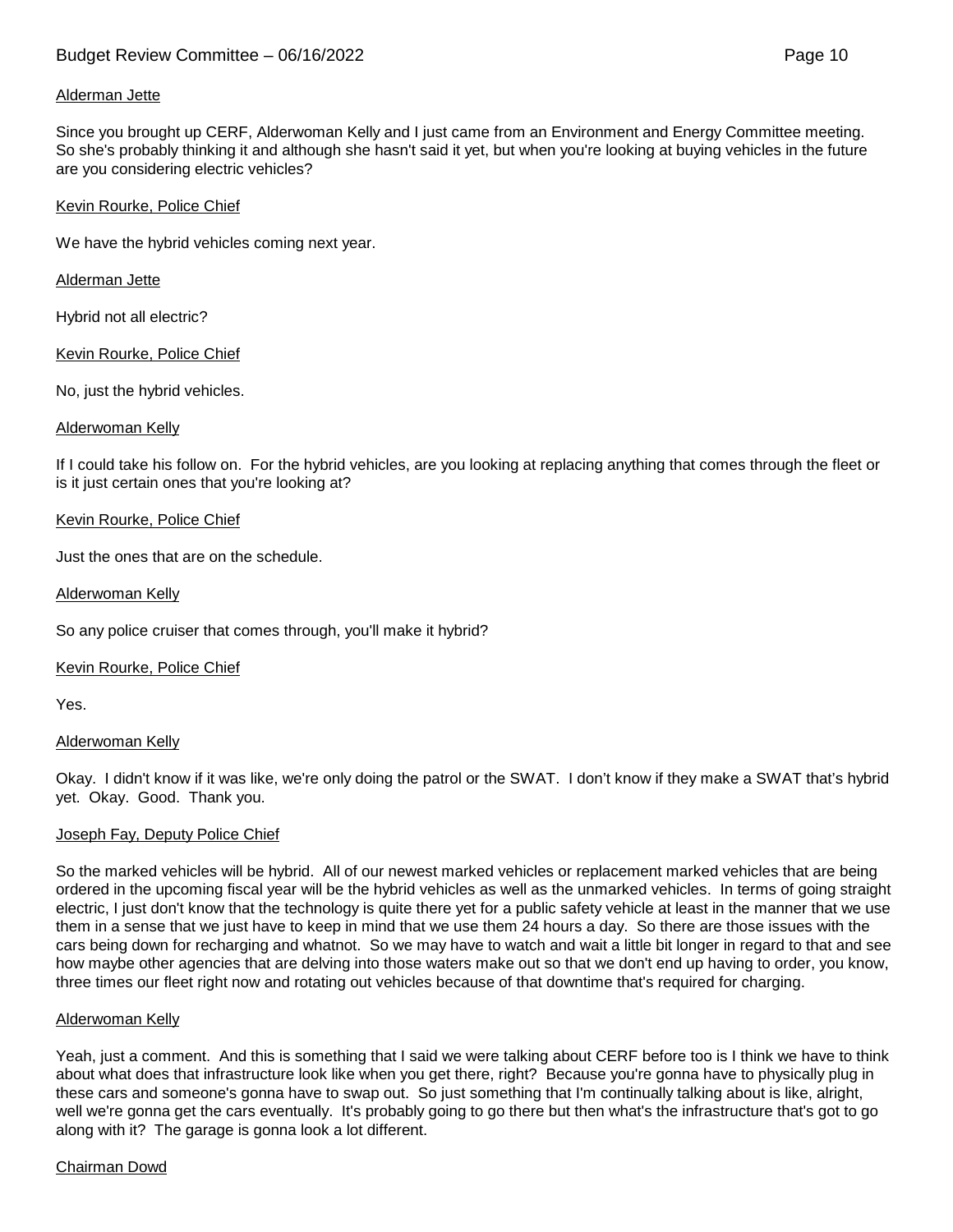# Budget Review Committee – 06/16/2022 Page 11

Have you taken into account the charging stations that you'll need for those vehicles? Is that in the budget?

Joseph Fay, Deputy Police Chief

No.

# Chairman Dowd

We had a long conversation today about charging stations at the new DPW building.

## Alderman O'Brien

Yeah, they could go to the DPW. We could put another 12 in for you. Who's going to pay though?

## Chairman Dowd

So any way. That's good that we're moving in that direction. We've had a lot of conversations lately about energy savings and environment. Any other questions?

# Alderman O'Brien

On the motorcycle I hate to go back and revisit it but we don't have the pipe reader that you can get and the decimeter that could - I know Hampton works with the State. The State's very influential because it's a State beach and you know, that's stripped there but I know we're different with Main Street. Has that been on the radar with the Nashua Police to, particularly with the outdoor dining for somebody question where you could get the decimeter out and say, yeah buddy, you're a little loud?

# Kevin Rourke, Police Chief

We did call State Police and used their machine last summer. You'd be surprised. You think a motorcycle is at that limit and with the echoing off our buildings, it sounds a lot louder than the reading. So a lot of these motorcycles from what I was told, they thought they were gonna be over the limit and once they put the meter on it, they were actually below it. So it's a lot of echoing off the buildings that sounds a lot louder that it was. So the buildings aren't helping.

## Alderman O'Brien

So the point is, if I may follow up Mr. Chairman, it doesn't behoove us at this particular time to look into any purchasing of such a decimeter on our own then.

## Kevin Rourke, Police Chief

We can we can look into it. We'll look into it.

## Joseph Fay, Deputy Police Chief

In addition to that the decibel limits for the law, they're also required to have baffles. So there's no baffles within the exhaust system. That is citable using the State RSAs. But again, the issue we seem to have and as anyone that's been downtown or especially if you're outdoor dining knows, it's more when the rapid acceleration happens. That's where that ordinance is really key for us for enforcing that.

## Chairman Dowd

We were outside earlier. There's some cars that need to be checked. All right. Any other questions? Thank you very much for coming in and keep up the good work. I know you guys have been really busy lately.

# Alderman Wilshire

Thank you, Karen.

Chairman Dowd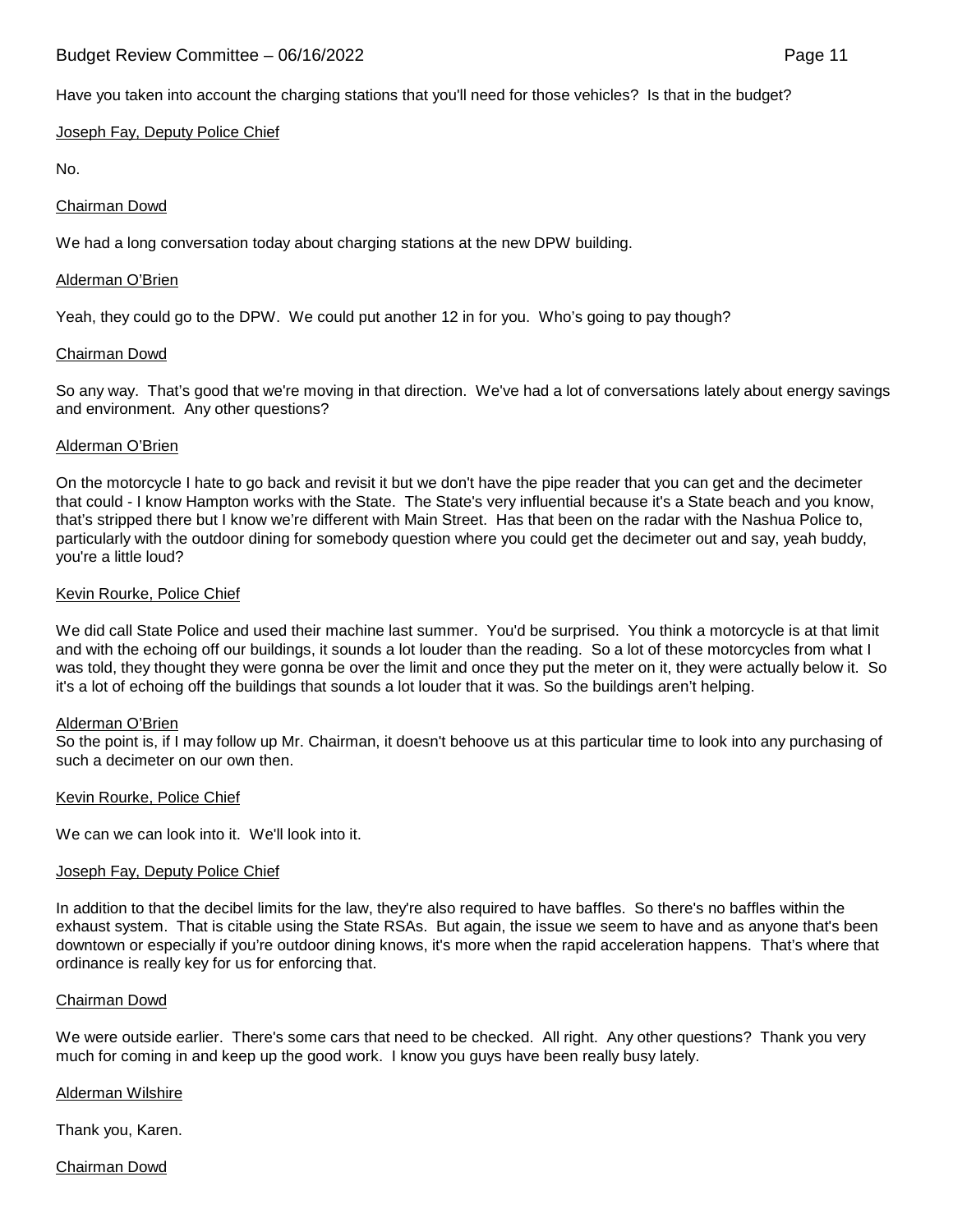# Budget Review Committee – 06/16/2022 **Page 12** Page 12

Karen Smith, Business Manager

You're welcome. Thank you.

## **MOTION BY ALDERMAN O'BRIEN TO TABLE R-22-035 MOTION CARRIED**

PUBLIC COMMENT - None

#### GENERAL DISCUSSION

#### Alderman O'Brien

I think Alderman Jette is correct with the loudness of the motorcycles. I'm glad the Chief is willing to look into maybe the decimeter. I don't know if that is the solution or not but like I say, noise is noise but is it actual legalness? So I'm glad they're open minded to that.

#### Chairman Dowd

And I think we'll find out it's kind of an expensive piece of equipment.

#### Alderman O'Brien

I wouldn't be a bit surprise Mr. Chairman.

#### Alderwoman Kelly

Just think out loud for a second. I wonder if there were alternate ways. If it's bouncing off the buildings like if there were more trees or like is there a way to like do something environmentally that might help?

#### Chairman Dowd

We could put sound abatement on the sides of the walls.

#### Alderwoman Kelly

If you put something up on your walls, you have less you know.

Alderman Jette

We could add foam to the barriers.

#### Alderman O'Brien

Alderman Jette, bingo! Very good.

#### Chairman Dowd

I can tell you that noise abatement in gymnasiums for the school projects is not cheap. Any other general discussion?

## REMARKS BY THE ALDERMEN - None

#### ADJOURNMENT

# **MOTION BY ALDERMAN O'BRIEN TO ADJOURN MOTION CARRIED**

The meeting was declared closed at 7:39 p.m.